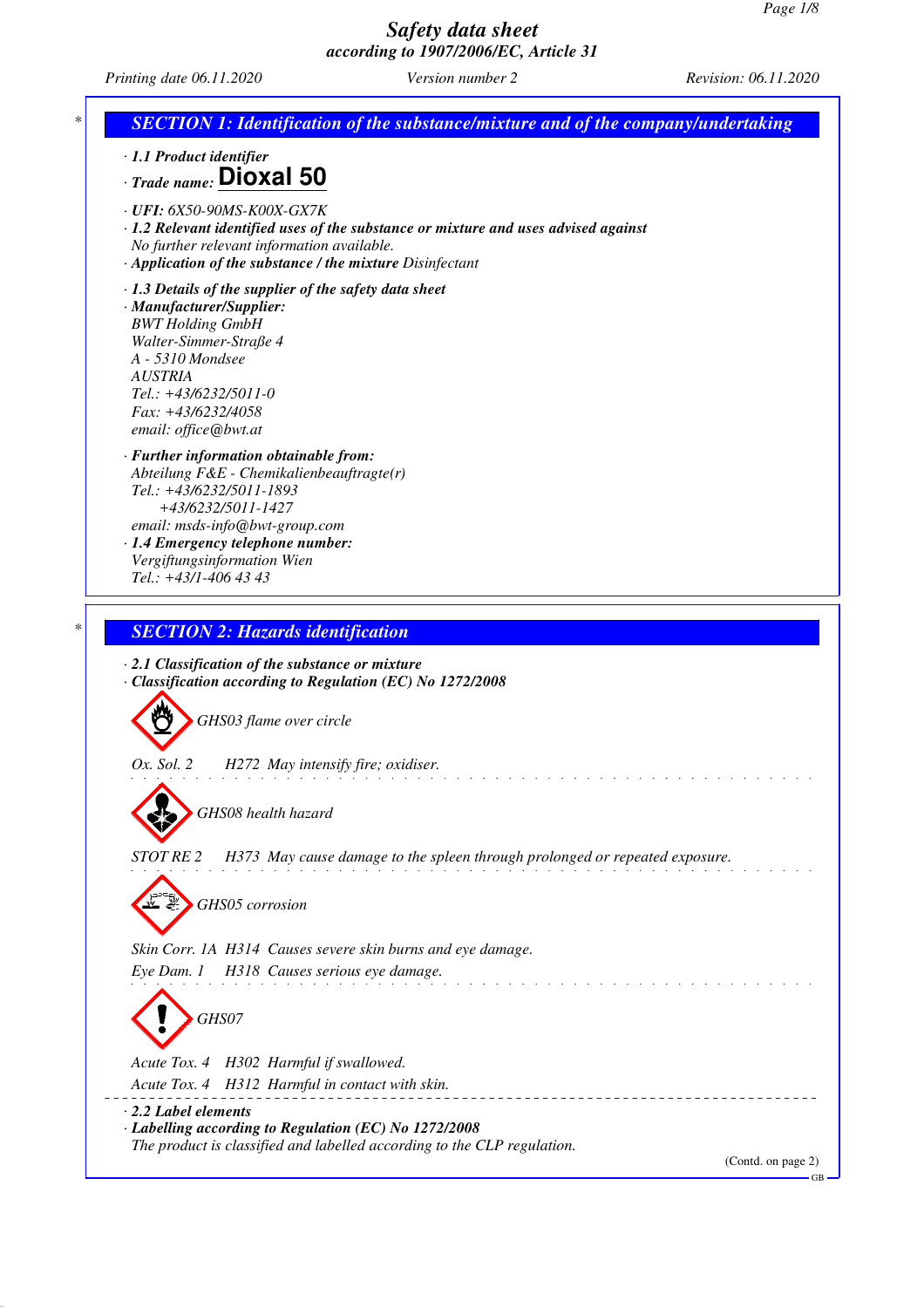*Printing date 06.11.2020 Version number 2 Revision: 06.11.2020*

# *Trade name:* **Dioxal 50**

| · Hazard pictograms            | (Contd. of page 1)                                                                                                         |
|--------------------------------|----------------------------------------------------------------------------------------------------------------------------|
|                                |                                                                                                                            |
|                                |                                                                                                                            |
|                                |                                                                                                                            |
| GHS03                          | GHS05<br>GHS07<br>GHS08                                                                                                    |
| · Signal word Danger           |                                                                                                                            |
|                                | · Hazard-determining components of labelling:                                                                              |
| sodium chlorite                |                                                                                                                            |
| · Hazard statements            |                                                                                                                            |
| H <sub>272</sub>               | May intensify fire; oxidiser.                                                                                              |
|                                | H302+H312 Harmful if swallowed or in contact with skin.                                                                    |
| H314                           | Causes severe skin burns and eye damage.                                                                                   |
| H373                           | May cause damage to the spleen through prolonged or repeated exposure.                                                     |
| · Precautionary statements     |                                                                                                                            |
| P210                           | Keep away from heat, hot surfaces, sparks, open flames and other ignition sources. No<br>smoking.                          |
| P221                           | Take any precaution to avoid mixing with combustibles.                                                                     |
| P <sub>270</sub>               | Do not eat, drink or smoke when using this product.                                                                        |
| P <sub>280</sub>               | Wear protective gloves/protective clothing/eye protection/face protection/hearing<br>protection.                           |
|                                | P301+P330+P331 IF SWALLOWED: Rinse mouth. Do NOT induce vomiting.                                                          |
|                                | P303+P361+P353 IF ON SKIN (or hair): Take off immediately all contaminated clothing. Rinse skin with<br>water [or shower]. |
| P304+P340                      | IF INHALED: Remove person to fresh air and keep comfortable for breathing.                                                 |
| <i>P310</i>                    | Immediately call a POISON CENTER/doctor.                                                                                   |
|                                | P305+P351+P338 IF IN EYES: Rinse cautiously with water for several minutes. Remove contact lenses, if                      |
|                                | present and easy to do. Continue rinsing.                                                                                  |
| P <sub>405</sub>               | Store locked up.                                                                                                           |
| · Additional information:      |                                                                                                                            |
|                                | EUH032 Contact with acids liberates very toxic gas.                                                                        |
|                                | EUH071 Corrosive to the respiratory tract.                                                                                 |
| $\cdot$ 2.3 Other hazards      |                                                                                                                            |
|                                | · Results of PBT and vPvB assessment                                                                                       |
| · <b>PBT</b> : Not applicable. |                                                                                                                            |
| $\cdot$ vPvB: Not applicable.  |                                                                                                                            |

#### *\* SECTION 3: Composition/information on ingredients*

*· 3.2 Chemical characterisation: Mixtures*

*· Description: Mixture of substances listed below with nonhazardous additions.*

| $\cdot$ Dangerous components:                                                                            |             |
|----------------------------------------------------------------------------------------------------------|-------------|
| CAS: 7758-19-2<br>sodium chlorite                                                                        | $10 - 25\%$ |
| EINECS: 231-836-6 $\otimes$ Ox. Sol. 2, H272                                                             |             |
| Acute Tox. 3, H301; Acute Tox. 2, H310                                                                   |             |
| $\bigotimes$ STOT RE 2, H373                                                                             |             |
| Skin Corr. 1A, H314                                                                                      |             |
| $\bigotimes$ Aquatic Acute 1, H400                                                                       |             |
| Aquatic Chronic 3, H412                                                                                  |             |
| $\cdot$ <b>Additional information:</b> For the wording of the listed hazard phrases refer to section 16. | $GR -$      |

(Contd. on page 3)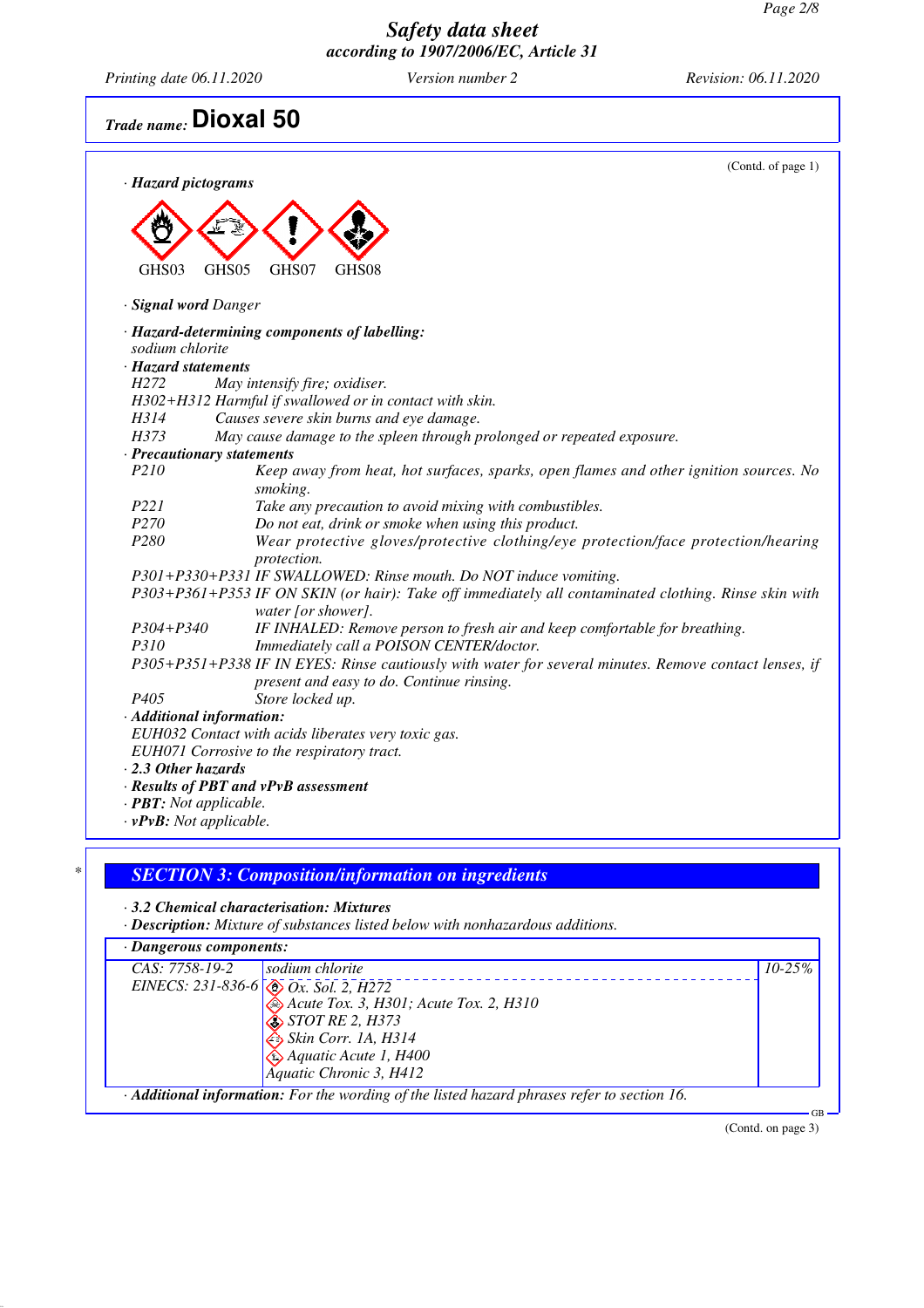*Printing date 06.11.2020 Version number 2 Revision: 06.11.2020*

(Contd. of page 2)

*Trade name:* **Dioxal 50**

#### *SECTION 4: First aid measures*

*· 4.1 Description of first aid measures*

#### *· General information:*

*Symptoms of poisoning may even occur after several hours; therefore medical observation for at least 48 hours after the accident.*

*Immediately remove any clothing soiled by the product.*

- *· After inhalation:*
- *Supply fresh air.*
- *Call a doctor immediately. · After skin contact:*
- *Immediately rinse with water.*
- *If skin irritation continues, consult a doctor.*
- *· After eye contact: Rinse opened eye for several minutes under running water. Then consult a doctor.*
- *· After swallowing:*

*Rinse out mouth and then drink plenty of water.*

- *Call for a doctor immediately.*
- *· 4.2 Most important symptoms and effects, both acute and delayed No further relevant information available.*
- *· 4.3 Indication of any immediate medical attention and special treatment needed*
- *No further relevant information available.*

#### *SECTION 5: Firefighting measures*

- *· 5.1 Extinguishing media*
- *· Suitable extinguishing agents:*
- *CO2, powder or water spray. Fight larger fires with water spray or alcohol resistant foam.*
- *· For safety reasons unsuitable extinguishing agents: Water with full jet*
- *· 5.2 Special hazards arising from the substance or mixture In case of fire, the following can be released:*
- *Chlorine gas*
- *· 5.3 Advice for firefighters*
- *· Protective equipment: Mouth respiratory protective device.*

## *SECTION 6: Accidental release measures*

- *· 6.1 Personal precautions, protective equipment and emergency procedures Wear protective clothing.*
- *· 6.2 Environmental precautions:*
- *Do not allow to enter sewers/ surface or ground water.*
- *Inform respective authorities in case of seepage into water course or sewage system.*
- *· 6.3 Methods and material for containment and cleaning up:*
- *Pick up mechanically.*

*Dispose contaminated material as waste according to item 13.*

- *· 6.4 Reference to other sections*
- *See Section 7 for information on safe handling.*

*See Section 8 for information on personal protection equipment.*

*See Section 13 for disposal information.*

## *SECTION 7: Handling and storage*

- *· 7.1 Precautions for safe handling*
- *Keep receptacles tightly sealed. Open and handle receptacle with care.*
- *Prevent formation of dust.*
- *· Information about fire and explosion protection: Protect from heat.*

(Contd. on page 4)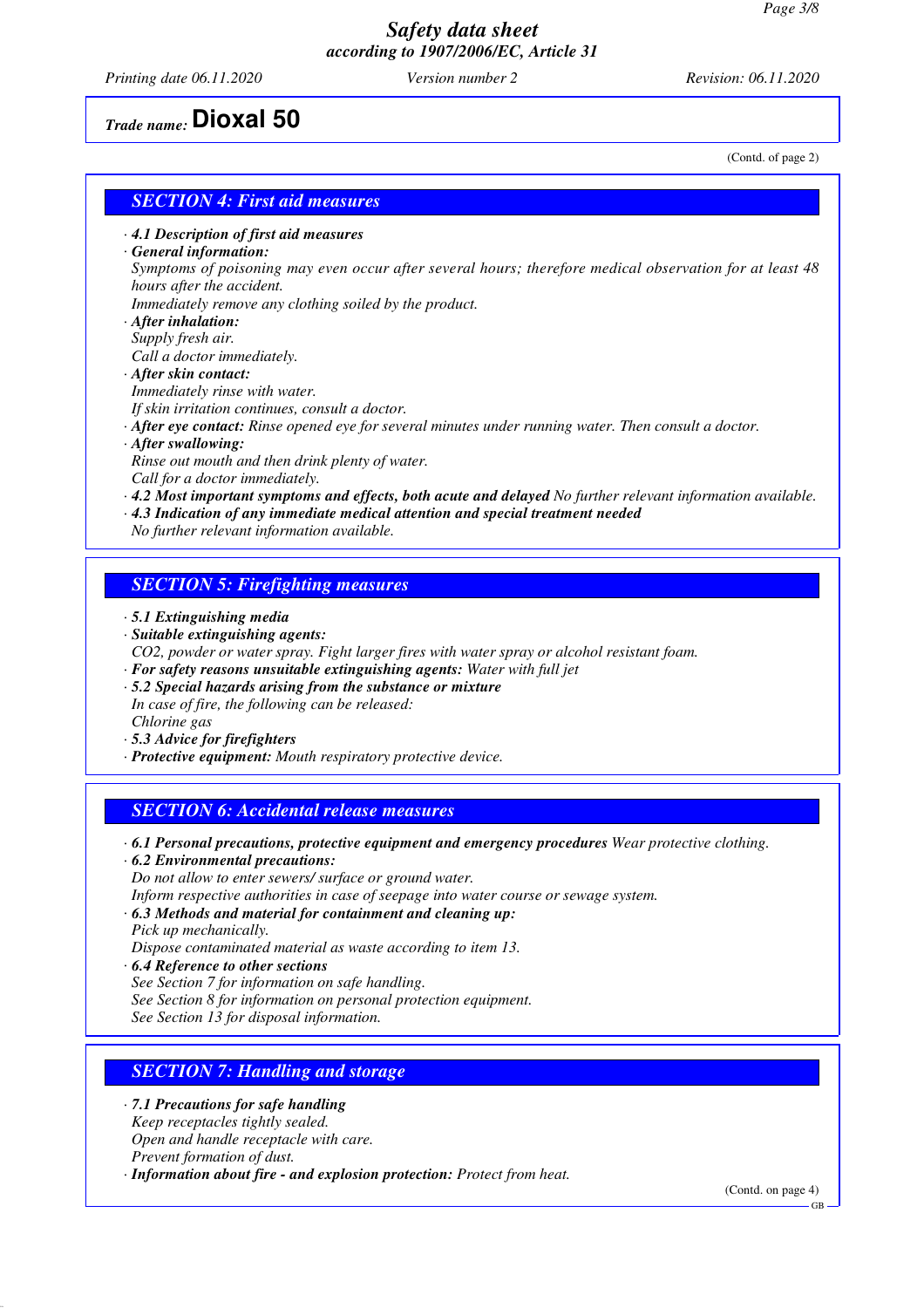*Printing date 06.11.2020 Version number 2 Revision: 06.11.2020*

## *Trade name:* **Dioxal 50**

- *· 7.2 Conditions for safe storage, including any incompatibilities*
- *· Storage:*
- *· Requirements to be met by storerooms and receptacles: Store only in the original receptacle. Store in a cool location.*
- *· Information about storage in one common storage facility: Store away from reducing agents. Store away from flammable substances. Do not store together with acids.*
- *· Further information about storage conditions: Store in dry conditions.*
- *· Storage class: 5.1B*
- *· 7.3 Specific end use(s) No further relevant information available.*

#### *SECTION 8: Exposure controls/personal protection*

- *· Additional information about design of technical facilities: No further data; see item 7.*
- *· 8.1 Control parameters*
- *· Ingredients with limit values that require monitoring at the workplace:*
- *The product does not contain any relevant quantities of materials with critical values that have to be monitored at the workplace.*
- *· Additional information: The lists valid during the making were used as basis.*
- *· 8.2 Exposure controls*
- *· Personal protective equipment:*
- *· General protective and hygienic measures: Keep away from foodstuffs, beverages and feed. Immediately remove all soiled and contaminated clothing Wash hands before breaks and at the end of work. Avoid contact with the eyes.*
- *· Protection of hands:*



*Protective gloves*

*· Material of gloves*

*PVC gloves*

*Nitrile rubber, NBR*

*The selection of the suitable gloves does not only depend on the material, but also on further marks of quality and varies from manufacturer to manufacturer. As the product is a preparation of several substances, the resistance of the glove material can not be calculated in advance and has therefore to be checked prior to the application.*

*· Penetration time of glove material*

*The exact break through time has to be found out by the manufacturer of the protective gloves and has to be observed.*

*· Eye protection:*



*Tightly sealed goggles*

*· Body protection: Protective work clothing*

(Contd. on page 5)

GB

(Contd. of page 3)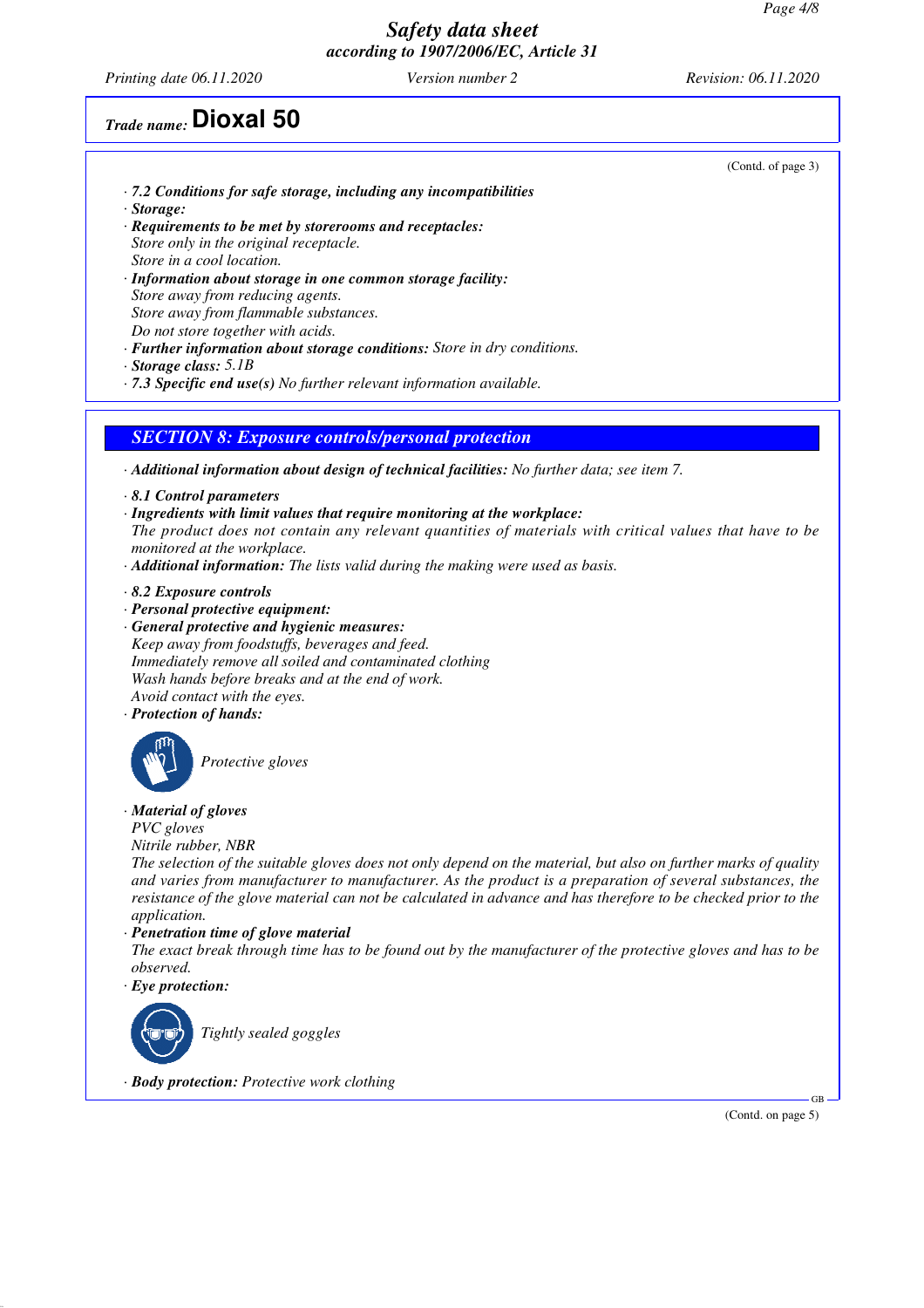*Printing date 06.11.2020 Version number 2 Revision: 06.11.2020*

(Contd. of page 4)

*Trade name:* **Dioxal 50**

| <b>SECTION 9: Physical and chemical properties</b>            |                                               |  |  |  |
|---------------------------------------------------------------|-----------------------------------------------|--|--|--|
| · 9.1 Information on basic physical and chemical properties   |                                               |  |  |  |
| <b>General Information</b>                                    |                                               |  |  |  |
| $\cdot$ Appearance:                                           |                                               |  |  |  |
| Form:                                                         | Powder<br>White                               |  |  |  |
| Colour:<br>· Odour:                                           | <i><b>Odourless</b></i>                       |  |  |  |
| · Odour threshold:                                            | Not determined.                               |  |  |  |
| $\cdot$ pH-value (10 g/l) at 20 °C:                           | 10.1                                          |  |  |  |
|                                                               |                                               |  |  |  |
| · Change in condition<br><b>Melting point/freezing point:</b> | Undetermined.                                 |  |  |  |
| Initial boiling point and boiling range: Undetermined.        |                                               |  |  |  |
|                                                               |                                               |  |  |  |
| · Flash point:                                                | Not applicable.                               |  |  |  |
| · Flammability (solid, gas):                                  | Not determined.                               |  |  |  |
| · Decomposition temperature:                                  | Not determined.                               |  |  |  |
| · Auto-ignition temperature:                                  | Product is not selfigniting.                  |  |  |  |
| · Explosive properties:                                       | Product does not present an explosion hazard. |  |  |  |
| · Explosion limits:                                           |                                               |  |  |  |
| Lower:                                                        | Not determined.                               |  |  |  |
| <b>Upper:</b>                                                 | Not determined.                               |  |  |  |
| · Vapour pressure:                                            | Not applicable.                               |  |  |  |
| $\cdot$ Density at 20 $\degree$ C:                            | 1110 kg/m <sup>3</sup> (Schüttgewicht)        |  |  |  |
| · Relative density                                            | Not determined.                               |  |  |  |
| · Vapour density                                              | Not applicable.                               |  |  |  |
| $\cdot$ Evaporation rate                                      | Not applicable.                               |  |  |  |
| · Solubility in / Miscibility with                            |                                               |  |  |  |
| water at 20 $^{\circ}C$ :                                     | 370 g/l                                       |  |  |  |
| · Partition coefficient: n-octanol/water:                     | Not determined.                               |  |  |  |
| · Viscosity:                                                  |                                               |  |  |  |
| Dynamic:                                                      | Not applicable.                               |  |  |  |
| Kinematic:                                                    | Not applicable.                               |  |  |  |
| · Solvent content:                                            |                                               |  |  |  |
| Organic solvents:                                             | 0.0%                                          |  |  |  |
| <b>Solids content:</b>                                        | 100.0%                                        |  |  |  |
| · 9.2 Other information                                       | No further relevant information available.    |  |  |  |
|                                                               |                                               |  |  |  |

#### *SECTION 10: Stability and reactivity*

*· 10.1 Reactivity No further relevant information available.*

- *· 10.3 Possibility of hazardous reactions*
- *Reacts with flammable substances. Reacts with acids.*

*Reacts with oxidising agents.*

*Reacts with organic substances.*

- *Reacts with reducing agents.*
- *· 10.4 Conditions to avoid Moisture*

*· 10.5 Incompatible materials: No further relevant information available.*

(Contd. on page 6)

GB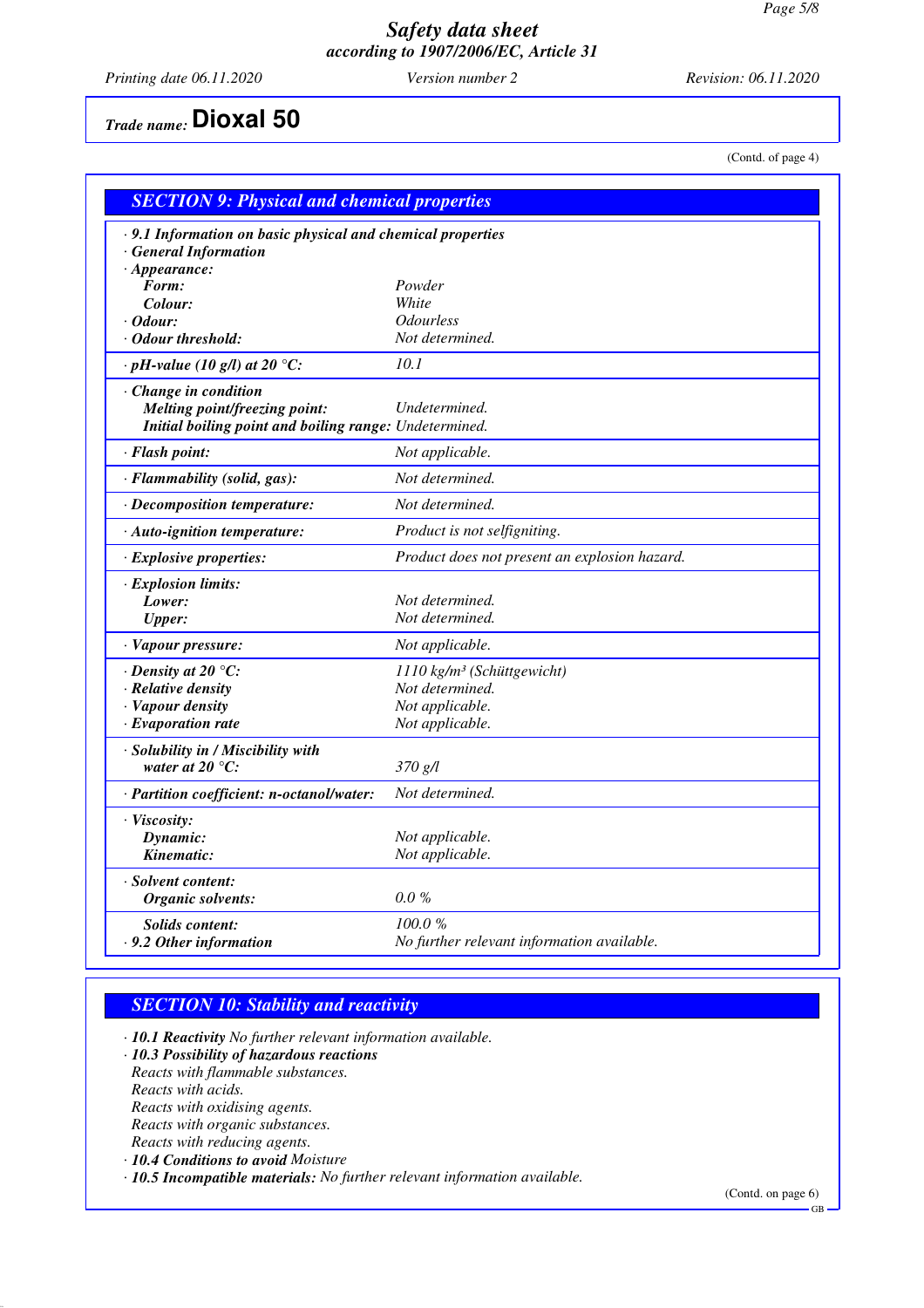*Printing date 06.11.2020 Version number 2 Revision: 06.11.2020*

*Trade name:* **Dioxal 50**

*· 10.6 Hazardous decomposition products: No dangerous decomposition products known.*

(Contd. of page 5)

#### *\* SECTION 11: Toxicological information*

*· 11.1 Information on toxicological effects*

*· Acute toxicity*

*Harmful if swallowed or in contact with skin.*

#### *· LD/LC50 values relevant for classification:*

*7758-19-2 sodium chlorite*

*Oral LD50 284 mg/kg (rat)*

*Dermal LD50 134 mg/kg (rabbit)*

*· Primary irritant effect:*

*· Skin corrosion/irritation*

- *Causes severe skin burns and eye damage.*
- *· Serious eye damage/irritation*
- *Causes serious eye damage.*
- *· Respiratory or skin sensitisation Based on available data, the classification criteria are not met.*
- *· CMR effects (carcinogenity, mutagenicity and toxicity for reproduction)*
- *· Germ cell mutagenicity Based on available data, the classification criteria are not met.*
- *· Carcinogenicity Based on available data, the classification criteria are not met.*
- *· Reproductive toxicity Based on available data, the classification criteria are not met.*
- *· STOT-single exposure Based on available data, the classification criteria are not met.*
- *· STOT-repeated exposure*
- *May cause damage to the spleen through prolonged or repeated exposure.*
- *· Aspiration hazard Based on available data, the classification criteria are not met.*

#### *SECTION 12: Ecological information*

#### *· 12.1 Toxicity*

- *· Aquatic toxicity: No further relevant information available.*
- *· 12.2 Persistence and degradability No further relevant information available.*
- *· 12.3 Bioaccumulative potential No further relevant information available.*
- *· 12.4 Mobility in soil No further relevant information available.*
- *· Additional ecological information:*
- *· General notes:*
- *Water hazard class 2 (German Regulation) (Self-assessment): hazardous for water Do not allow product to reach ground water, water course or sewage system. Danger to drinking water if even small quantities leak into the ground.*
- *· 12.5 Results of PBT and vPvB assessment*
- *· PBT: Not applicable.*
- *· vPvB: Not applicable.*
- *· 12.6 Other adverse effects No further relevant information available.*

#### *SECTION 13: Disposal considerations*

- *· 13.1 Waste treatment methods*
- *· Recommendation*
- *Must not be disposed together with household garbage. Do not allow product to reach sewage system.*
- *· European waste catalogue*
- *16 09 04\* oxidising substances, not otherwise specified*

#### *· Uncleaned packaging:*

*· Recommendation: Disposal must be made according to official regulations.*

(Contd. on page 7)

GB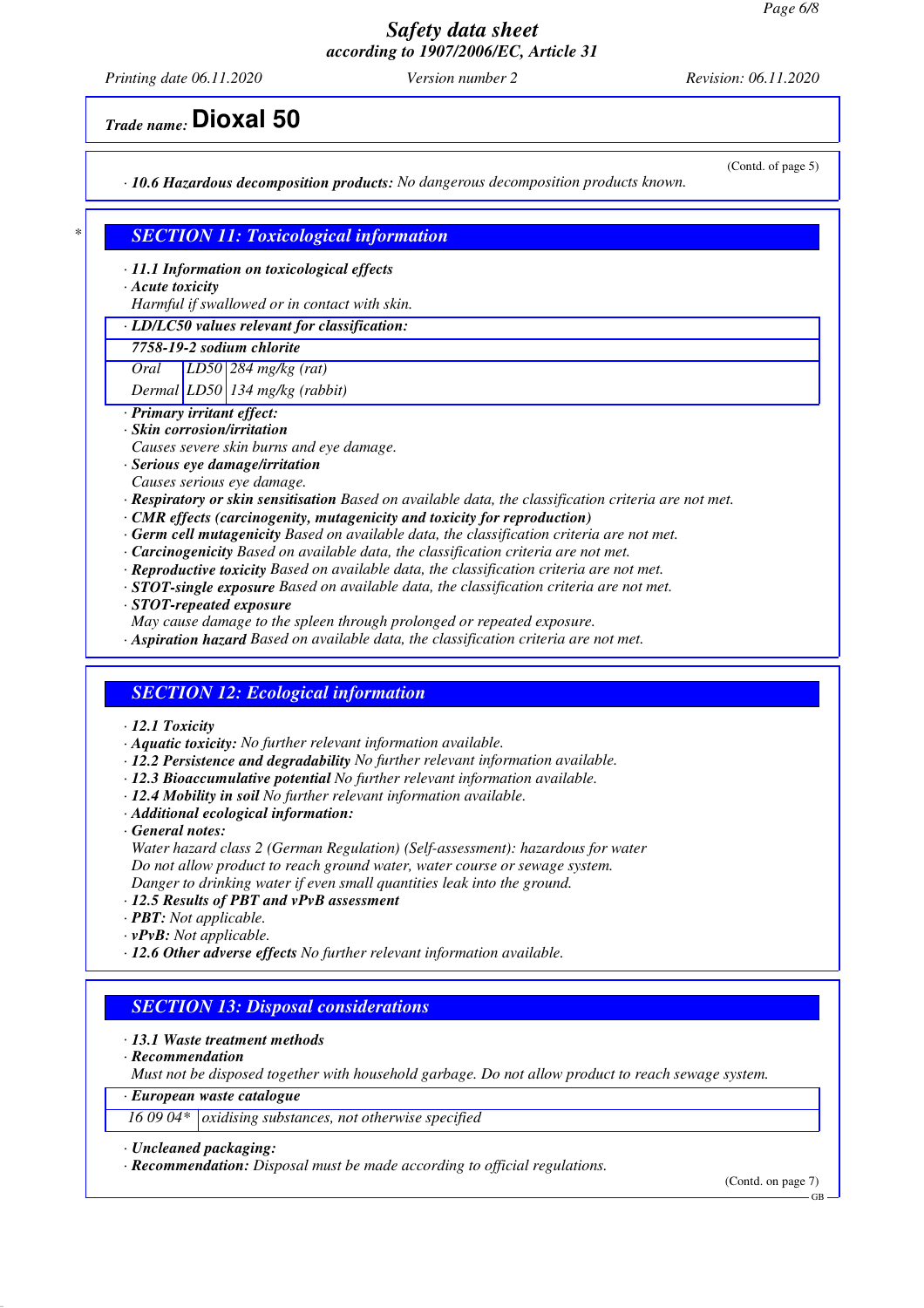*Printing date 06.11.2020 Version number 2 Revision: 06.11.2020*

(Contd. of page 6)

# *Trade name:* **Dioxal 50**

*· Recommended cleansing agents: Water, if necessary together with cleansing agents.*

| <b>SECTION 14: Transport information</b>                                                                                                                                  |                                                                                                                                                                                   |
|---------------------------------------------------------------------------------------------------------------------------------------------------------------------------|-----------------------------------------------------------------------------------------------------------------------------------------------------------------------------------|
| $\cdot$ 14.1 UN-Number<br>· ADR, IMDG, IATA                                                                                                                               | <b>UN1496</b>                                                                                                                                                                     |
| $\cdot$ 14.2 UN proper shipping name<br>$\cdot$ ADR<br>· IMDG, IATA                                                                                                       | <b>1496 SODIUM CHLORITE</b><br><b>SODIUM CHLORITE</b>                                                                                                                             |
| · 14.3 Transport hazard class(es)                                                                                                                                         |                                                                                                                                                                                   |
| · ADR, IMDG, IATA                                                                                                                                                         |                                                                                                                                                                                   |
| $\cdot$ Class<br>· Label                                                                                                                                                  | 5.1 Oxidising substances.<br>5.1                                                                                                                                                  |
| · 14.4 Packing group<br>· ADR, IMDG, IATA                                                                                                                                 | $I\!I$                                                                                                                                                                            |
| · 14.5 Environmental hazards:<br>· Marine pollutant:                                                                                                                      | N <sub>O</sub>                                                                                                                                                                    |
| · 14.6 Special precautions for user<br>· Hazard identification number (Kemler code):<br>· EMS Number:<br>· Segregation groups<br>· Stowage Category<br>· Segregation Code | Warning: Oxidising substances.<br>50<br>$F-H, S-O$<br><b>Chlorites</b><br>A<br>SG38 Stow "separated from" SGG2-ammonium<br>compounds.<br>SG49 Stow "separated from" SGG6-cyanides |
| · 14.7 Transport in bulk according to Annex II of<br><b>Marpol and the IBC Code</b>                                                                                       | Not applicable.                                                                                                                                                                   |
| · Transport/Additional information:                                                                                                                                       |                                                                                                                                                                                   |
| $\cdot$ ADR<br>$\cdot$ Limited quantities (LQ)<br>$\cdot$ Excepted quantities (EQ)                                                                                        | $1 \text{ kg}$<br>Code: E2<br>Maximum net quantity per inner packaging: 30 g<br>Maximum net quantity per outer packaging: 500 g                                                   |
| · Transport category<br>· Tunnel restriction code                                                                                                                         | 2<br>E                                                                                                                                                                            |
| · IMDG<br>$\cdot$ Limited quantities (LQ)<br>$\cdot$ Excepted quantities (EQ)                                                                                             | $1 \text{ kg}$<br>Code: E2<br>Maximum net quantity per inner packaging: 30 g<br>Maximum net quantity per outer packaging: 500 g                                                   |
| · UN "Model Regulation":                                                                                                                                                  | UN1496, SODIUM CHLORITE, 5.1, II                                                                                                                                                  |

(Contd. on page 8)